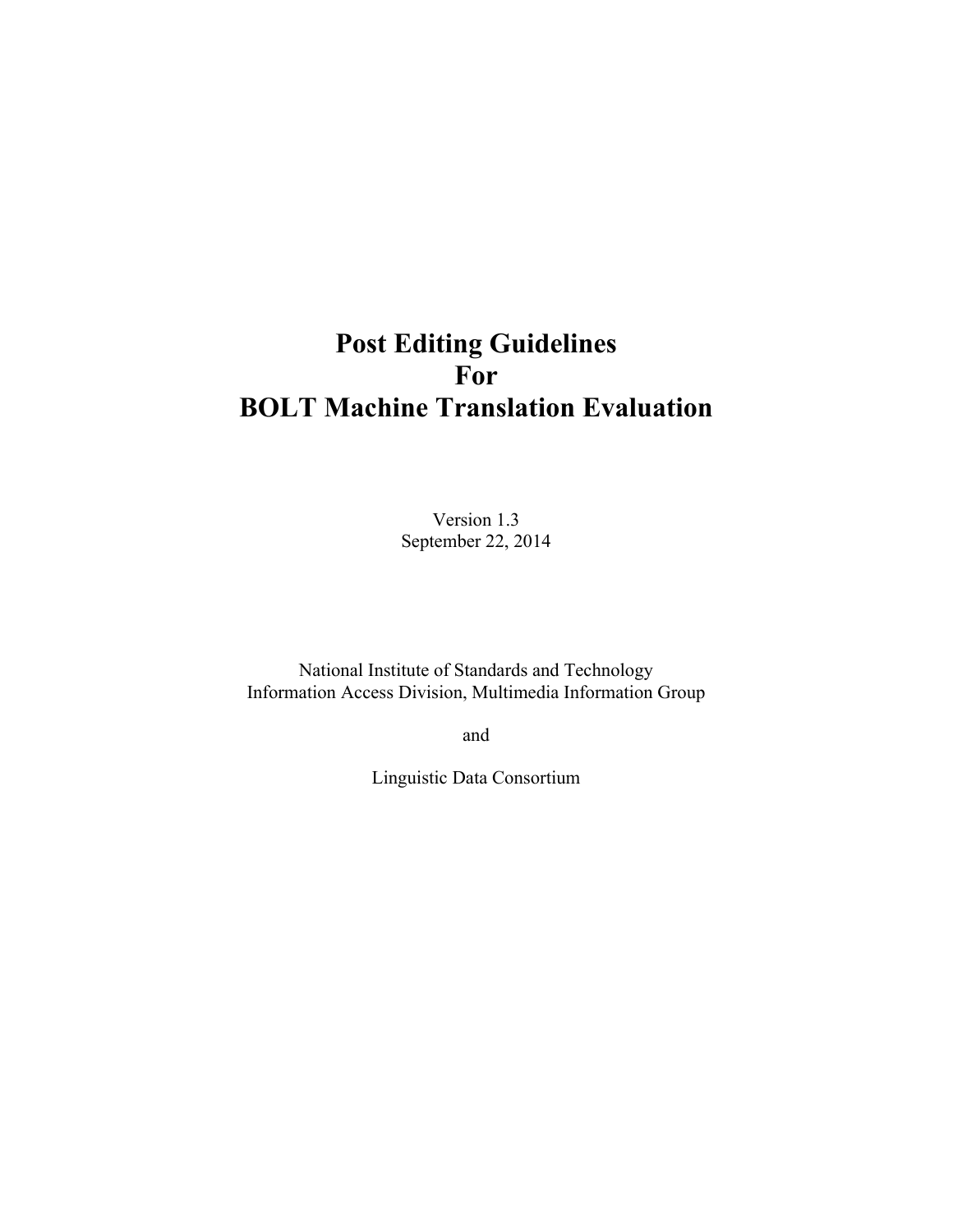| 1 |        |  |  |  |
|---|--------|--|--|--|
|   | 11     |  |  |  |
| 2 |        |  |  |  |
|   | 2.1    |  |  |  |
| 3 |        |  |  |  |
|   | 3.1    |  |  |  |
|   | 3.1.1  |  |  |  |
|   | 3.1.2  |  |  |  |
|   | 3.1.3  |  |  |  |
|   | 3.1.4  |  |  |  |
|   | 3.1.5  |  |  |  |
|   | 3.1.6  |  |  |  |
|   | 3.1.7  |  |  |  |
|   | 3.1.8  |  |  |  |
|   | 3.1.9  |  |  |  |
|   | 3.1.10 |  |  |  |
|   |        |  |  |  |
|   | 3.2.1  |  |  |  |
|   | 3.2.2  |  |  |  |
|   | 3.2.3  |  |  |  |
|   | 3.3    |  |  |  |
|   | 3.3.1  |  |  |  |
|   | 3.3.2  |  |  |  |
|   | 3.3.3  |  |  |  |
|   | 3.3.4  |  |  |  |
|   | 3.3.5  |  |  |  |
|   |        |  |  |  |
|   | 3.4.1  |  |  |  |
|   | 3.4.2  |  |  |  |
|   | 3.4.3  |  |  |  |
|   |        |  |  |  |
|   | 3.6    |  |  |  |
|   |        |  |  |  |
|   |        |  |  |  |
|   | 3.6.3  |  |  |  |
| 4 |        |  |  |  |
| 5 |        |  |  |  |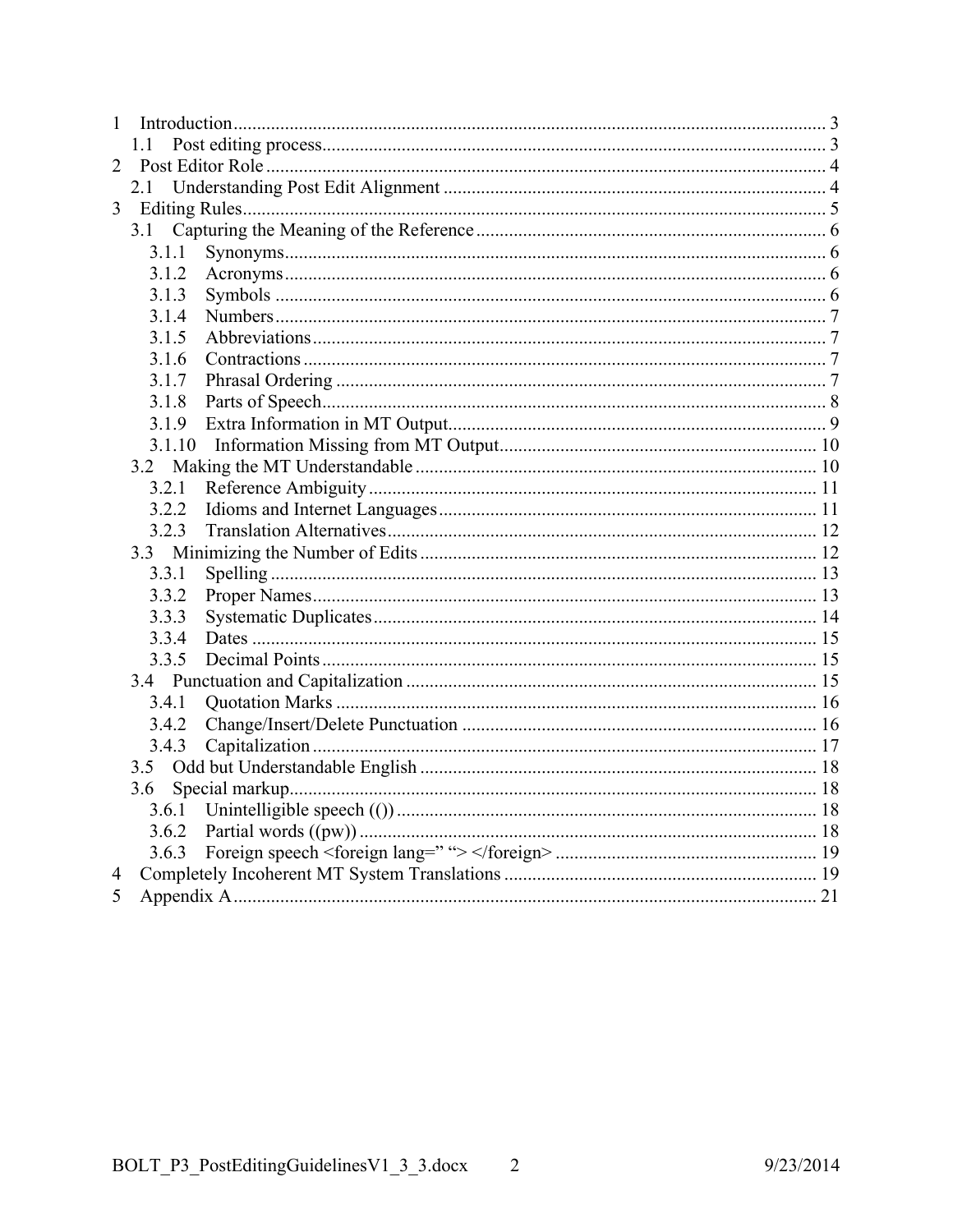# **1 Introduction**

Machine Translation (**MT**) is a technology that translates data from a source language into a target language. The source language for the BOLT program is either Arabic or Chinese, and the target language is English. These guidelines provide an overview of requirements for the BOLT program evaluation of machine translation technology. Genres evaluated in the BOLT program are discussion forum, chat and telephone conversations. These guidelines will cover discussion forums first, which will be the genre for Phase 1 of the BOLT program. A discussion forum is an online discussion site where people can hold conversations in the form of posted messages (Wikipedia.org). In a forum, a person posts a message on a particular topic and other people respond. Content in a forum is typically very informal and highly interactive. LDC collects data from various Arabic and Chinese forums and selects certain posts of threads for translation. A thread is one initiating message plus all of its follow-up messages in a forum, and a post is a single message posted by one user in a thread.

The BOLT program will evaluate MT in terms of the quality of the MT system translations. This is accomplished by measuring the **edit distance** between a **system translation** and a **gold standard reference translation**. The term "edit distance" refers to the minimum number of edits that one needs to make to the MT so it is as meaningful and understandable as the gold standard reference translation. The gold standard reference translation is prepared by professional human translators, and then carefully reviewed in three separate rounds of quality control by bilingual linguistic annotators. This is considered the *correct* translation.

This document serves as a reference for those tasked with post editing machine translation output for the BOLT evaluations. Section 2 of these guidelines describes the role of the editor. Section 3 is organized so that each main point addresses a single high level rule, followed with examples and in rare occasions, exceptions. A short summary of each high level rule can be found in Appendix A.

Post editors should read through these guidelines carefully before beginning the editing process, and refer to them as necessary. Appendix A was designed to serve as a one-page crib sheet.

# *1.1 Post editing process*

Post editors work as independent contractors. To perform the post editing task, each editor downloads a "kit" from https://secure.ldc.upenn.edu/mtpe/bolt-p1/index.php, which contains a specialized editing tool and a pair of MT and gold standard reference documents, to his or her personal computer. Kits are designed to be of comparable size and difficulty. Editors modify the MT output according to the guidelines outlined in the sections below.

Each kit is edited by a first-pass editor, and then is reviewed for completeness by a second-pass editor. Post editors are supplied with a web-based workflow management interface that permits them to check kits out and in. Supervisors are alerted to any new kit submissions and check the kits for quality. Kits that do not comply with the guidelines outlined in this document are returned to the post editors with feedback.

A training session is provided for each post editor, during which any questions about the process or the project goals are answered.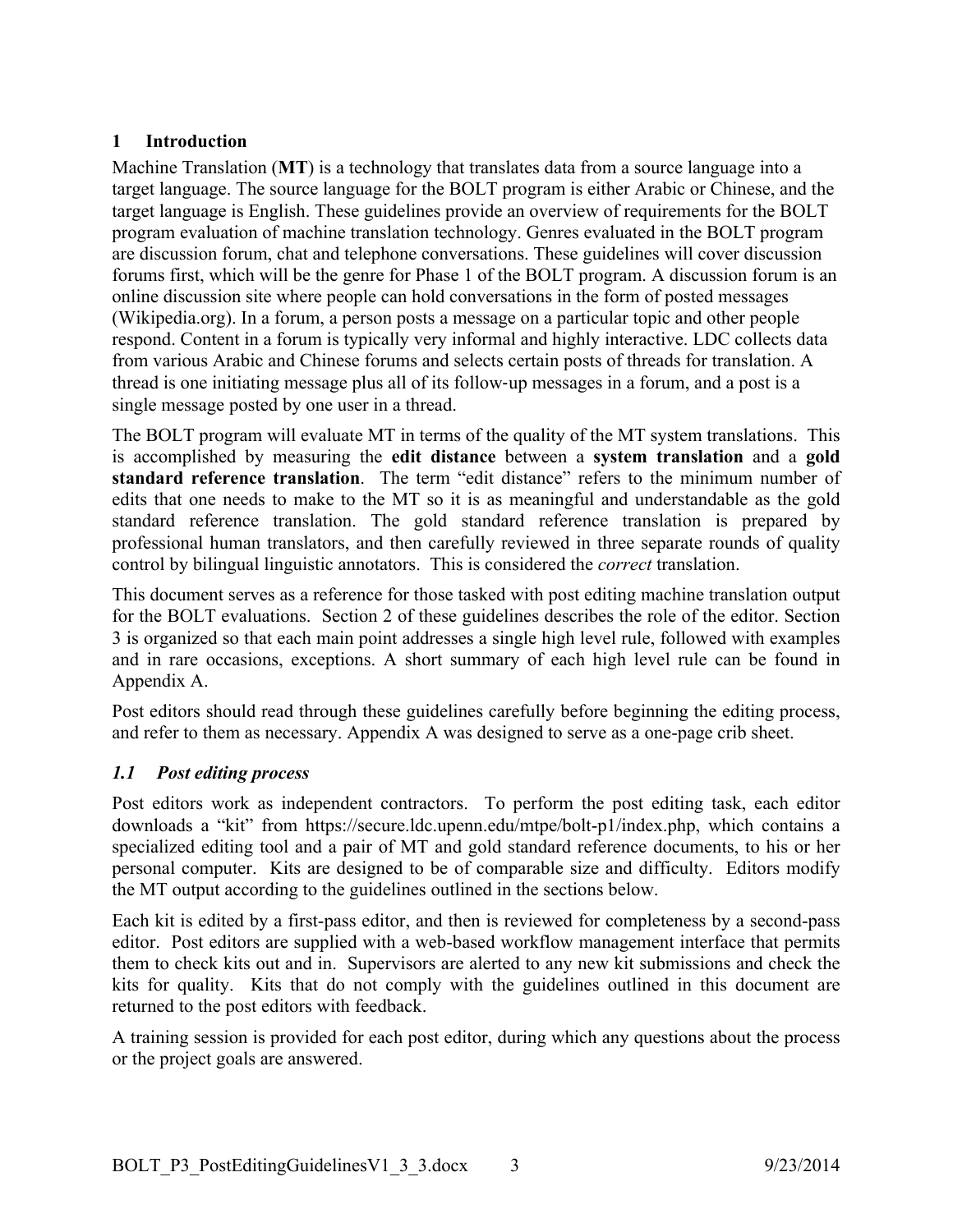## **2 Post Editor Role**

The job of the MT post editors may be summarized as follows:

#### **"Make the MT output have the** *correct meaning,* **using** *understandable*  **English, in as** *few edits* **as possible."**

The Post editor should keep in mind that:

- There are equally-accurate alternative ways to edit the machine translation output, all being considered correct, some using fewer edits than others.
- The reference translation is created by humans and may on occasion contain what appears to be an error. In such cases the editor should treat the reference as being absolutely correct (editors are not to "repair" the reference).
- The resulting edited version should have the same meaning as the reference translation; the edited version should not *add* any information that is *not* present in the reference, and the edited version should not *omit* any information that *is* in the reference.
- The editing occurs on a segment-to-segment basis to make it more manageable for the post editors, but it is more correct to view these rules as applying to the translated document as a whole. In particular, translation systems and your edited versions are free to rearrange words and phrases over long distances (translation is not a word-by-word or phrase-by-phrase mapping process).
- One goal is to minimize the number of edits whenever that can be done without compromising the meaning and without making the edited version hard to understand. Each inserted/deleted/modified word or punctuation mark counts as an edit. Moving an unmodified string of any number of words and punctuation marks by any distance (as if by cut-and-paste) counts as a single edit (shifting the location of that string).
- Editors should avoid wholesale copying of the reference.

# *2.1 Understanding Post Edit Alignment*

As stated above:

"…editing occurs on a segment-to-segment basis to make it more manageable for the post editors, but it is more correct to view these rules as applying to the translated document as a whole. …"

There are many variations of valid translations. It is perfectly acceptable for the machine translation output to place some phrases in different segments than where the reference has them. The system translations have been aligned to the reference translations according to segment boundaries which were created manually. There may be instances where the system translation segment being edited contains information which is in the preceding (or following) reference segment. This is okay.

The editor *must not* move the information just to make it align with the reference data. Table 1 shows differing alignments that do NOT require any editing.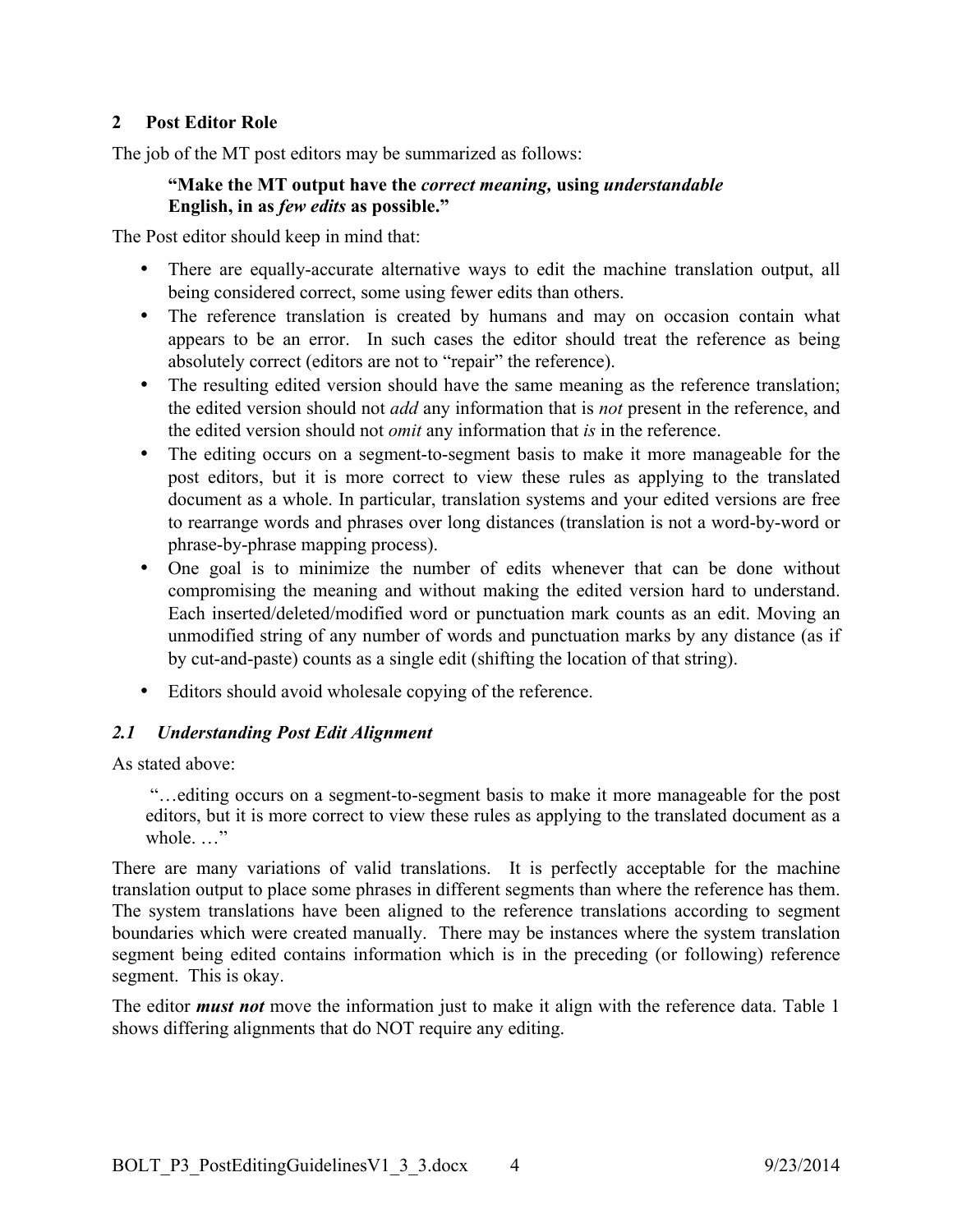| <b>Reference Data</b>                                                                                             | <b>System Translation to Edit</b>                                                                  |  |
|-------------------------------------------------------------------------------------------------------------------|----------------------------------------------------------------------------------------------------|--|
| The President signed the Transportation bill<br>on Tuesday morning, and flew to Camp David<br>later that evening. | Being overdue for an extended vacation, the<br>President flew to Camp David on Tuesday<br>evening. |  |
|                                                                                                                   |                                                                                                    |  |
| He was overdue for an extended vacation.                                                                          | On Tuesday morning he had signed the<br>Transportation bill.                                       |  |
|                                                                                                                   |                                                                                                    |  |

Misalignment between the reference and the MT output segmentation could only affect a few words or a punctuation mark. Editors must not move the information in the MT output just to mirror the reference segmentation. Table 2 shows how the machine translation should be preserved even when the alignment of information differs from the reference:

| <b>Reference Data</b>                                                                                                                                                                     | <b>System Translation to Edit</b>                                                                                                                                                                              | <b>Edited output</b>                                                                                                                                                                        |  |
|-------------------------------------------------------------------------------------------------------------------------------------------------------------------------------------------|----------------------------------------------------------------------------------------------------------------------------------------------------------------------------------------------------------------|---------------------------------------------------------------------------------------------------------------------------------------------------------------------------------------------|--|
| After another three Chinese<br>engineers were killed in<br>Baluchistan province in<br>Pakistan, a work group<br>formed by the Chinese<br>Foreign Ministry left for<br>Karachi last night. | The progress made in the. The<br>three Chinese engineers in<br>Pakistan's Baluchistan<br>province was killed after the<br>attack, a Chinese Foreign<br>Ministry led by the working<br>group formed last night, | Since another three Chinese<br>engineers in Pakistan's<br>Baluchistan province were<br>killed after the attack, a<br>working group formed by the<br>Chinese Foreign Ministry last<br>night, |  |
|                                                                                                                                                                                           |                                                                                                                                                                                                                |                                                                                                                                                                                             |  |
| It will assist in making<br>arrangements and dealing with<br>resulting problems for the<br>killed engineers.                                                                              | I have already departed in<br>Karachi. To help deal with the<br>aftermath of the engineers.                                                                                                                    | departed for Karachi to help<br>deal with the aftermath of the<br>killed engineers.                                                                                                         |  |

## **3 Editing Rules**

The goal of the BOLT MTpost-editing process is to take the machine translated output text drawn from discussion forum text, and to turn it into fluent English while preserving all of the meaning present in the original Arabic or Chinese text. Discussion forum data may be difficult to understand, and may contain non-standard punctuation and grammar, incomplete statements, emoticons, slang, and a range of topic content.

• Meaning

The edited machine translation must be faithful to the reference translation in both meaning and style. The translation should mirror the original meaning as much as possible while preserving grammaticality, fluency, and naturalness.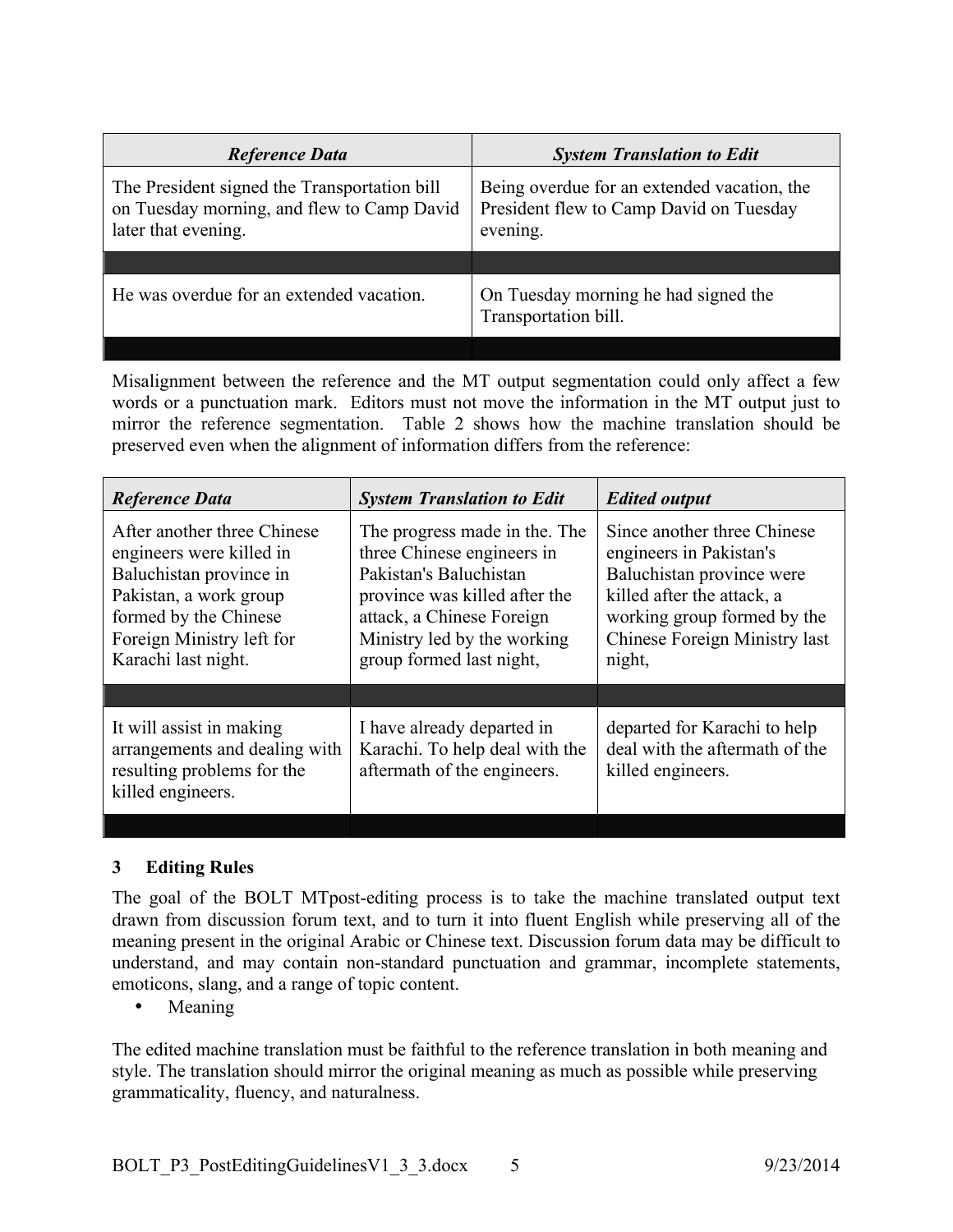• Style

Try to maintain the same speaking style, tone or register as the reference translation. For example, if the reference translation is polite, the translation should maintain the same level of politeness. If the reference translation is rude, excited or angry, the edited machine translation should convey the same tone.

• Added or Missing Information

The edited MT translation should contain the exact meaning conveyed in the reference translation and should neither add nor delete information.

This section outlines the rules for each of the guidelines identified in Appendix A. The post editor must strictly adhere to these rules.

# *3.1 Capturing the Meaning of the Reference*

*Rule #1*: Make the MT output have the **same meaning** as the reference human translation. No more and no less.

Rule #1 represents the primary rule of post editing. Under no circumstances should the post editor sacrifice capturing the meaning of the reference translation in order to better meet the requirements of another rule. The English language allows the same information to be presented in several ways. The post editor should focus on capturing the meaning in the reference translation, not parroting the reference text word-for-word.

It is important to capture the complete meaning. At times the MT output will be missing information that will need to be added while other times the MT output will include extra information that must be removed. Consider the reference *always* to be correct.

## **3.1.1 Synonyms**

If the meaning is correct, synonyms are completely acceptable.

## **3.1.2 Acronyms**

Acronyms **can** be substituted for the expanded written form, and vice versa. For example, the following two terms are interchangeable:

## *Reference:*BBC

*MT output:* British Broadcasting Corporation

## **3.1.3 Symbols**

Symbols such as the dollar sign '\$', percent symbol '%' and the pound sign '#' are equivalent to the written form and should not be edited.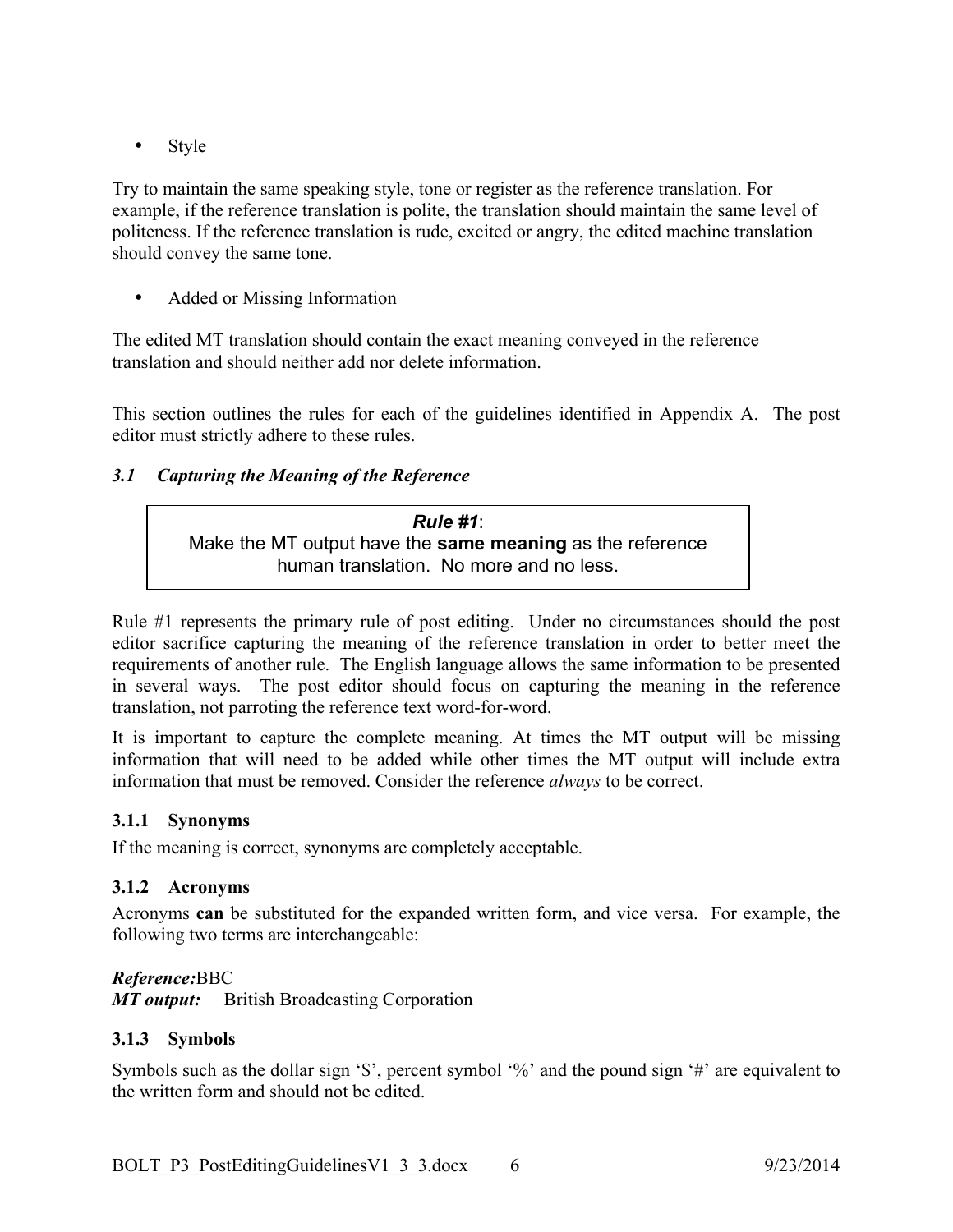The following example is fine as is, and need not be edited:

*Reference*: The company stock rose by 6 percent to \$22.50. *MT output*: The company stock rose by six% to twenty-two dollars and fifty cents.

# **3.1.3.1 Emoticons**

Emoticons such as :-) may appear in discussion forums. These should not be inserted or removed during the editing process.

# **3.1.4 Numbers**

As a general rule of thumb, numbers may be either spelled out as in "one hundred and one" or written using numbers as in "101". Do not change either form to the other. Do not insert or remove hyphens in forms like "twenty-two".

# **3.1.4.1 Roman Numerals**

Roman numerals are acceptable when they are used unambiguously, for example, to denote years or as markers in lists:

*MT output:* [...] ten great opportunities and challenges: [...] *Nine* elimination knowledge gap, to allow the use of information networks. *X* promote urban and rural areas, economic, social and natural efficient and coordinated development, building harmonious society.

Since "X" is being used as a number in a list of "ten great opportunities and challenges," editors would *not* change the numeral during the editing process. On the other hand, something like the following would require clarification:

*Reference*:I wear a ten extra large. *MT output*: I wear size X.

# **3.1.5 Abbreviations**

Abbreviations are completely acceptable. "Mr." for "Mister" and "lbs" for "pounds" are just two examples.

# **3.1.6 Contractions**

Contractions are perfectly legitimate alternatives to the full spelling; "can't" is equivalent to "cannot," and vice versa.

# **3.1.7 Phrasal Ordering**

The order of phrases only needs to be changed to correct the meaning or to follow other guidelines stated here. For instance, the MT in the following example is acceptable as is, and should not be edited:

*Reference*:Since the light was red, he stopped his car.

*MT output*: He stopped his car, since the light was red.

But the following example requires a reordering of the phrases in order to capture the meaning of the reference translation: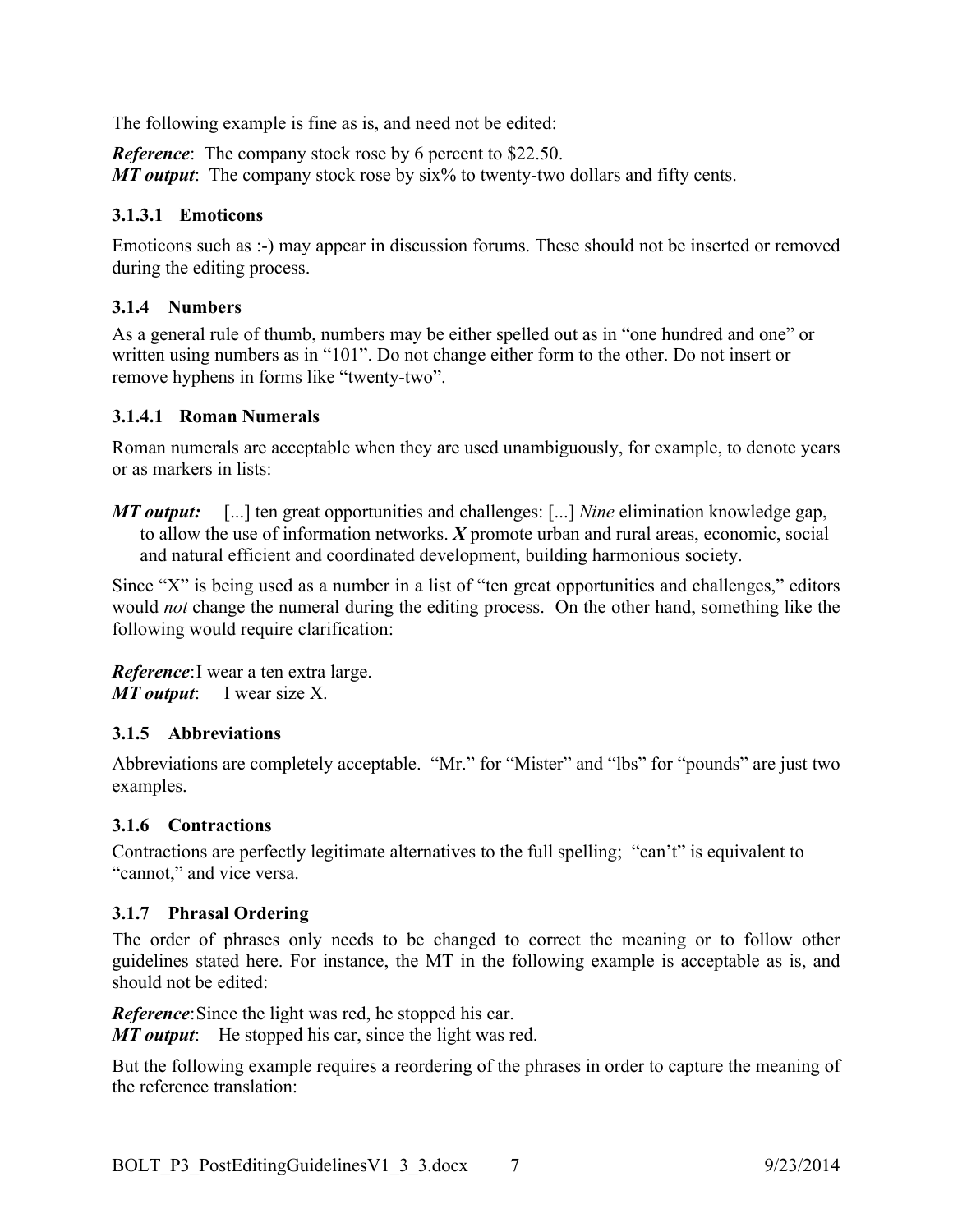*Reference*:The protestors rallied against the government to change the outdated law. *MT output*: The protestors will modify the outdated law to rally against the government. *Edited output: The protestors rallied against the government to modify the outdated law.*

Phrasal reordering may improve *English Understandability* — see section 3.5.

# **3.1.8 Parts of Speech**

It is important that post editors carefully consider differing parts of speech to be sure that the complete and correct meaning of the reference data is captured in the MT output and made readily understandable. Examples of how editors should treat various parts of speech follow in the sections below.

# **3.1.8.1 Verb Tense**

The MT output must have the same verb tense as the reference when this makes a difference in the meaning. In the following example, the MT system produced a verb in the present tense; however, for the MT output to contain the same meaning as the reference, the verb should be changed to the past tense.

*Reference:*Chinese leaders *attached* a high degree of importance and paid a high degree of attention to this case [...]

*MT output:* The Chinese leaders. China *attaches* great importance to and concern. *Edited output: The Chinese leaders attached to this case great importance and concern.*

Verb tense may affect English understandability; see section 3.5.

# **3.1.8.2 Prepositions**

Prepositions may need to be changed, inserted or deleted, in order to correct the meaning.

*Reference*: The rebels looked at the hills *beyond* the road after the smoke cleared. *MT output*: When the rebels looked up the hills *under* the road the smoke cleared. *Edited output: the rebels looked at the hills beyond the road When the smoke cleared.*

In this example the prepositions "up" and "under" must be changed.

# **3.1.8.3 Adverbs and Adjectives**

At times adverbial and adjectival constructions will need to be changed or added to relate the correct meaning. If the reference used the phrases "*lofty* goals" and "*dangerous* job", the meanings conveyed by both lofty and dangerous must be included in the MT output.

*Reference*: Provocative Valentine Messages Cause Embarrassment: Six Recommendations for Texting Romantic Mobile Phone Messages

*MT output*: Valentine's Day ambiguous messages embarrassing phone transmission of are six 6 *Edited output: Valentine's Day provocative messages are embarrassing: 6 Recommendations for romantic mobile phone text transmission*

In some cases, the need to make an addition or change will be a judgment call by the post editor.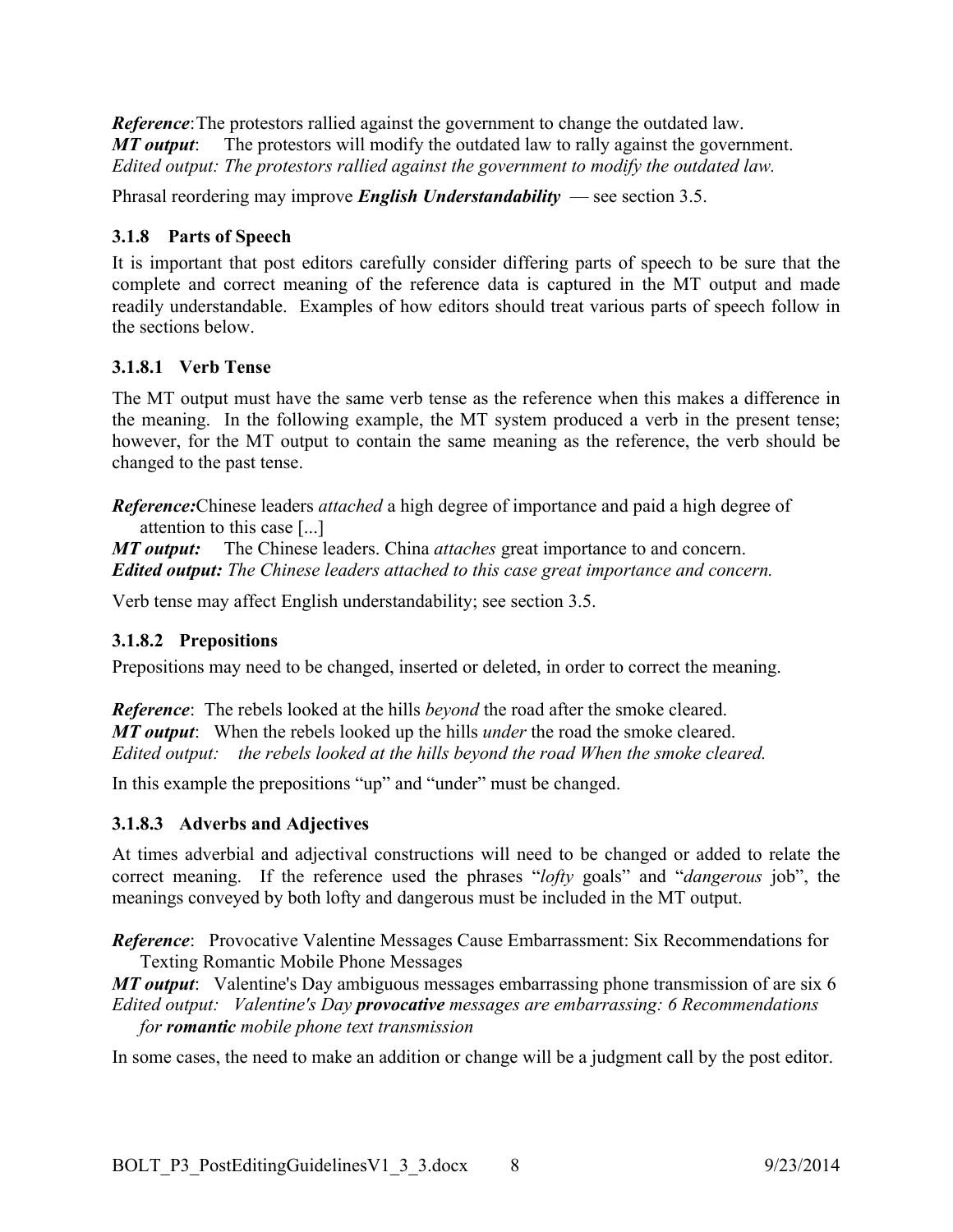## **3.1.8.4 Determiners**

Determiners are sometimes required to convey the complete meaning, as in:

*Reference*: …representing *the* different historical periods of Egypt. *MT output*: …representing different historical periods of Egypt.

Subtle, but the determiner "*the*" is required to communicate the fact that **all** the historical periods are represented. Determiners in the MT output can also add incorrect meaning, as in:

*Reference*: The sources added that two other armed Palestinians were wounded in the clash ... *MT output*: The sources added that *the* other Palestinians were wounded during the clash ... *Edited output: The sources added that two other armed Palestinians were wounded during the clash ...*

The reference translation in this example is non-specific: it's not clear that there were **only** two other armed Palestinians wounded. The editor therefore deleted the determiner "the" from the MT output to mirror the generic tone of the reference.

# **3.1.8.5 Pronouns**

Pronouns should be correct and may be used in place of their corresponding noun, as long as the meaning is clear and correct, as in this example:

- *Reference*: Walid Jumblatt Describes Syrian President as "Terrorist" [...] **Jumblatt** said, "The symbol of agency and subjugation to the Syrian regime is based in Baabda",
- *MT output*: Walid Jumblatt, who described the Syrian president "terrorist" [...] **He** said "the symbol of employment and dependence of the Syrian regime abandoned in Baabda, "

*Edited output: Walid Jumblatt, described the Syrian president as "terrorist" [...] He said "the symbol of agency and dependence to the Syrian regime originates in Baabda, "* 

# **3.1.9 Extra Information in MT Output**

If it is the case that the MT output contains *information* that is not in the reference translation, delete it. In the following example "evening" should be deleted from the MT output:

*Reference***:**The bomb went off on Tuesday.

*MT output***:** The bomb exploded on Tuesday *evening*. *Edited output*: *The bomb exploded on Tuesday.*

> **COMMENT**: This was a simple example. The post editor was able to make a decision based on a single segment. It is the case however, that at times the post editor will have to consider segments *before* and *after* the one being edited in order to correctly determine if the information is indeed extra rather than simply moved from a different sentence/segment. (see alignment guidelines in **Section 2.1**)

The structure of the English language is very different from some languages. In English we might convey information by inflecting verbs or by the form of a noun or pronoun where other languages convey the same meaning by means of more verbose syntax.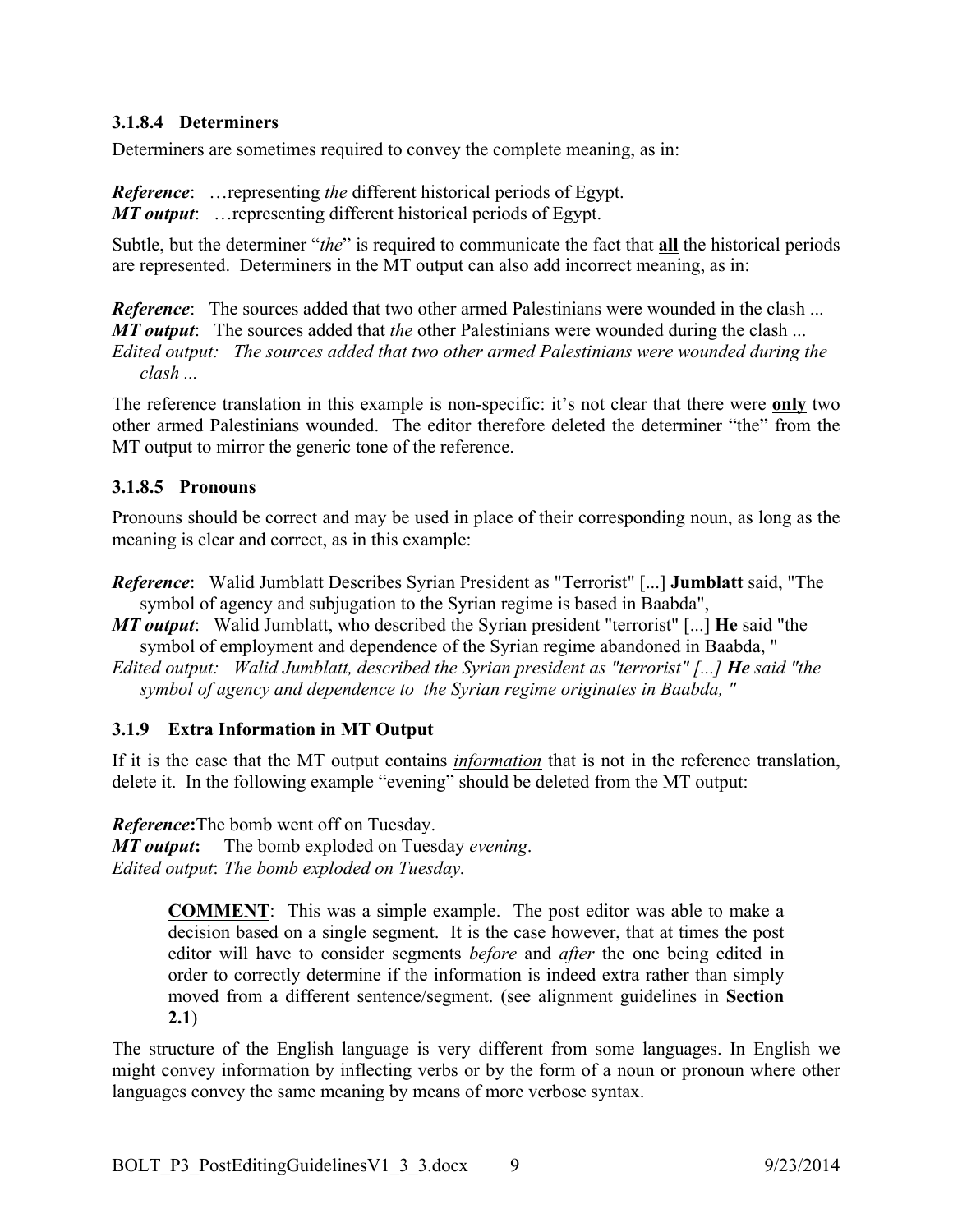MT output may contain extra words without including extra information. It is okay if the MT output has the *same* meaning as the reference but conveys that meaning in a more wordy fashion. For example it would be considered correct if the MT output had "five head of cattle", where the reference had something like "five cattle".

However, there are many wordy phrases that do convey some meaning. See the section that follows for guidelines on inserting information into MT output.

## **3.1.10 Information Missing from MT Output**

This is the counterpart of the preceding rule. If some of the *meaning* of the reference is missing from the MT output, it must be added. The MT output is to be a complete translation.

- *Reference*: The interim Iraqi government will hold its first election on January 30. The US has deployed nearly 20,000 additional troops to ensure the security of the *Iraqi* election.
- *MT output*: The Iraqi interim government election is scheduled to be held on January 30. The United States has deployed some 20,000 troops to protect the security of the election.
- *Edited output: The Iraqi interim government's first election is scheduled to be held on January 30. The United States has deployed some 20,000 additional troops to protect the security of the election.*

Note:

- (1) The fact that this was the "first" election was added.
- (2) The fact that these are "additional" troops was added

(3) The last occurrence of "Iraqi" in the reference was redundant and not added.

Since post editors are editing the translation as a whole, not by each individual word or phrase, it is okay if the MT omits duplicated or redundant words and phrases when the meaning is *unambiguously complete and correct* (as was the case with the last occurrence of "Iraqi" in the preceding example)

Editing should never compromise the meaning. So, phrases such as "in the case of", "for example", "a number of", and "on behalf of" should be added or removed to match the meaning of the reference whenever they make any difference in the meaning. *When required to make an addition, use the shortest phrase (or single word) that conveys the same meaning.*

In the following example, the MT is acceptable *only if*, because of other context, we know that I fly in an airplane, rather than a helicopter or whatever.

*Reference***:**I fly in an airplane from Shanghai to Beijing. *MT output***:** I fly from Shanghai to Beijing.

# *3.2 Making the MT Understandable*

*Rule #2*: Make the MT output be *as* **understandable** as the reference.

Post editors should make the MT output as understandable as the reference translation, but must not try to make it more understandable.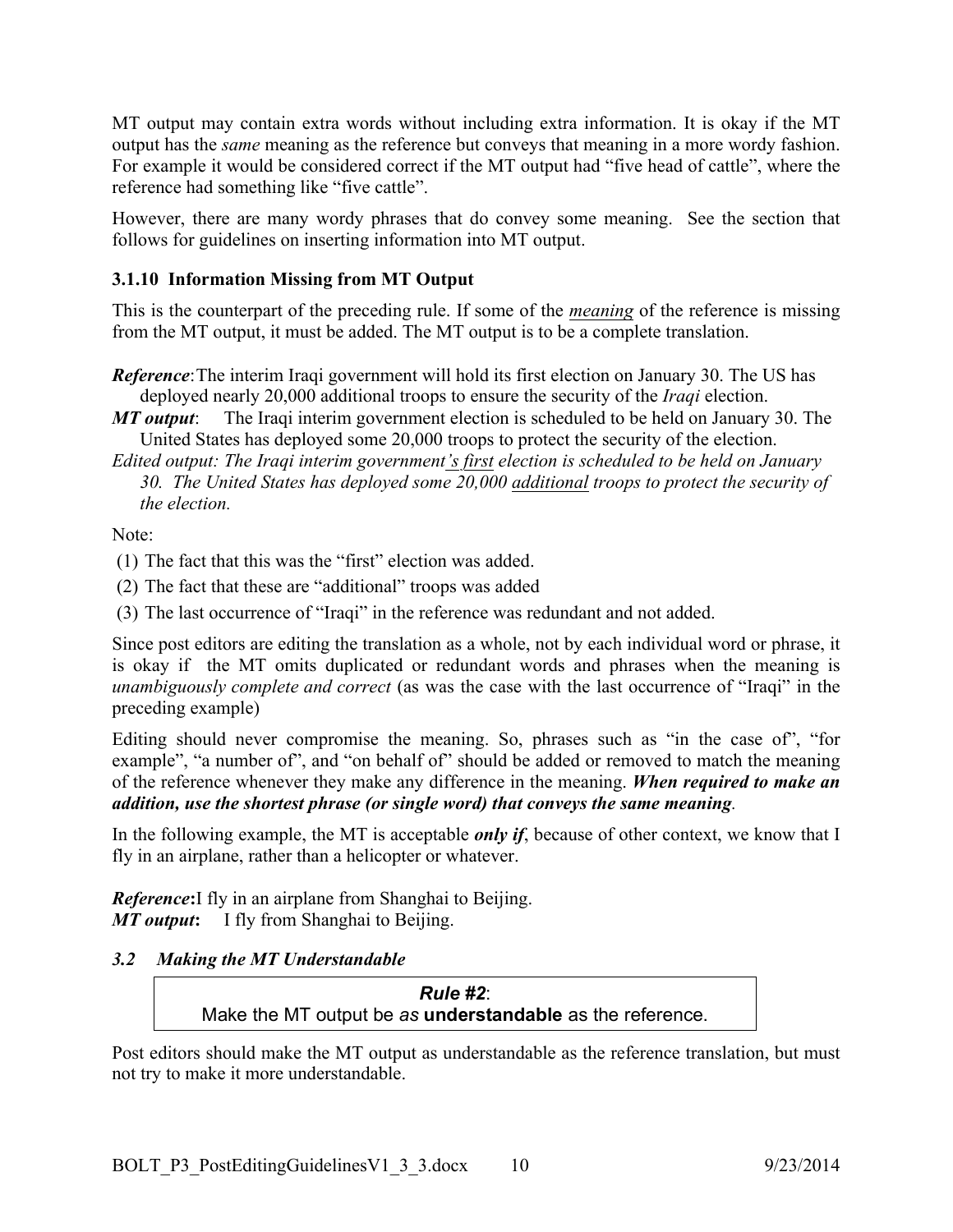*Note: While every effort is being made to construct reference data that is accurate and fluent English, there is always the possibility of human error (spelling, punctuation, etc.) Always treat the reference translation as correct.*

# **3.2.1 Reference Ambiguity**

At times the reference data will be fluent, but not understandable. Consider the following example:

*Reference*: Journalists and the media were only allowed to tell the people what the data or government dictated that they say.

*MT output*: Journalists and men information, only to convey to the people the dictates of statements by the government.

There is not a clear distinction in the *reference* between "journalists" and "the media". "The data" does not have a clear distinction either. Here is what three editors did for this example:

*Post-editor1: Journalists and the media were only allowed to convey to the people the dictates of the data or government.*

- *Post-editor2: All that was available to journalists or media was to convey to the people the statements dictated by the data or government.*
- *Post-editor3: Journalists and media were only allowed to convey to the people what the data or government dictated they say.*

Note that all three editors were scrupulous about the meaning. Note *carefully* that the editors did not make the MT output *more* understandable than the reference, because doing so might have involved some compromise about the meaning of the reference.

# **3.2.2 Idioms and Internet Languages**

Idioms, colloquial expressions, and ways that language is used on the internet are particularly difficult to translate for human translators, let alone for machine translation engines. In the case of idioms, the reference translation provides both the intended meaning and literal meaning with the intended meaning highlighted and clickable. When you click at the intended meaning, the literal meaning will be displayed. For example:

| Current Segment·                             |                                                      |  |  |  |  |  |
|----------------------------------------------|------------------------------------------------------|--|--|--|--|--|
| In the end, he became an incurablehypocrite! |                                                      |  |  |  |  |  |
|                                              | <b>Alternative</b><br>trans1 : person with two faces |  |  |  |  |  |

Intended meaning: hypocrite Literal meaning: person with two faces

No edit is needed if the MT output has the same meaning as either the intended meaning or the literal meaning. If the MT output needs to be edited, modify the MT output **in as** *few edits* **as possible** to match the meaning of either the intended meaning or the literal meaning (whichever requires the fewest edits).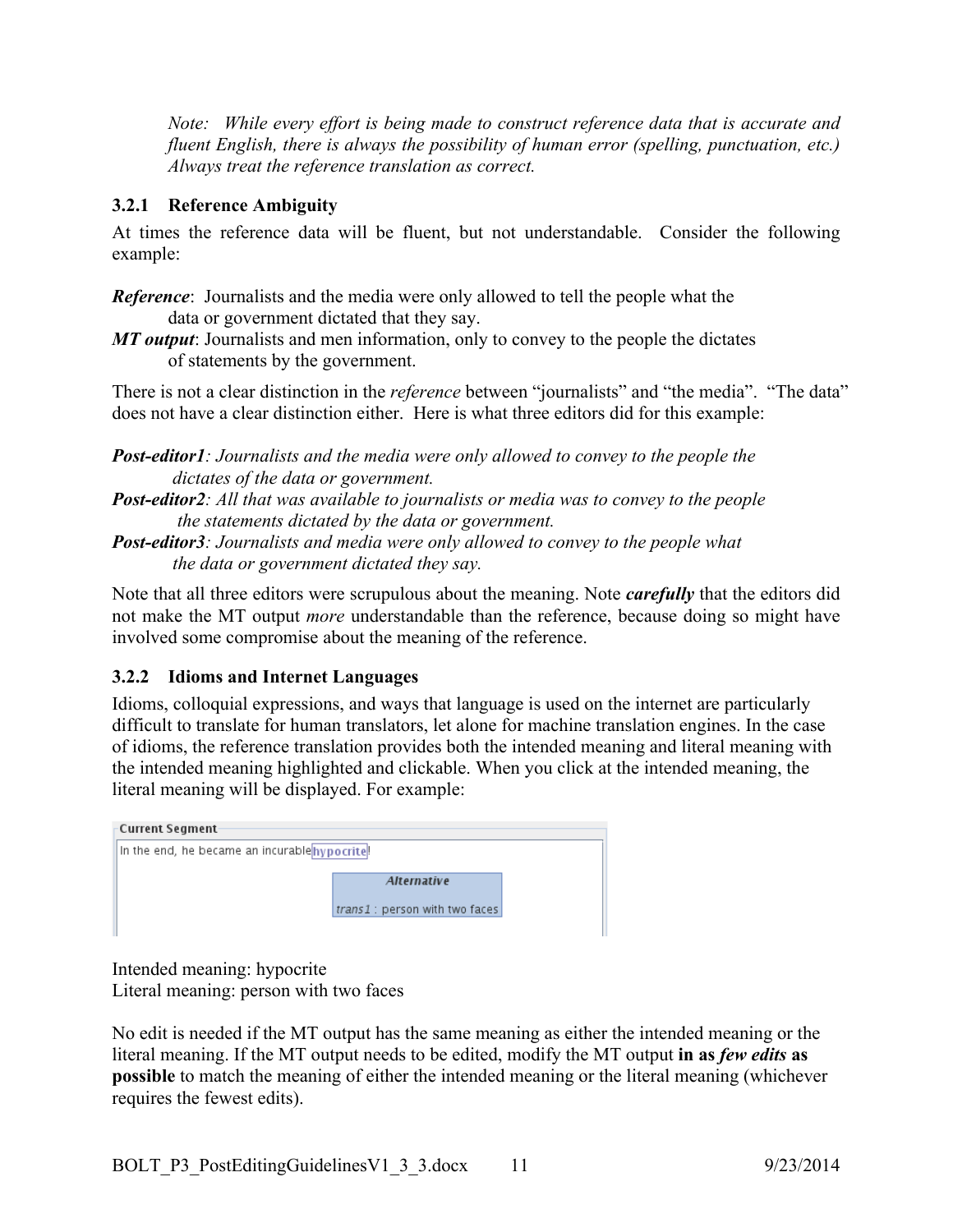# **3.2.3 Translation Alternatives**

Sometimes, the Arabic or Chinese source text is ambiguous which results in multiple good reference translations that are not predictable to native English speakers. Such multiple reference translations are provided as translation alternatives in the following format:

| Current Segment-                       |                                   |  |  |  |  |
|----------------------------------------|-----------------------------------|--|--|--|--|
| In the end, he became an incurable am! |                                   |  |  |  |  |
|                                        | <b>Alternatives</b>               |  |  |  |  |
|                                        | trans2 : He was<br>$trans1:1$ was |  |  |  |  |
|                                        |                                   |  |  |  |  |
|                                        |                                   |  |  |  |  |

"I am", "I was" and "He was" are equally good reference translation.

No edit is needed if the MT output has the same meaning as any of the translation alternatives. If the MT output needs to be edited, modify the MT output **in as** *few edits* **as possible** to match the meaning of any of the translation alternatives.

## *3.3 Minimizing the Number of Edits*

*Rule #3*: Capture the correct meaning in **as few edits as possible** using understandable English. *In case of perceived conflicts among the parts of this rule: correcting the meaning and making the output as understandable as the reference are more important than minimizing the number of edits.*

Because minimizing the number of edits is a goal, when content from the reference is *missing* from the MT output, try to *insert* that missing reference content as the shortest replacement (fewest words) that you can think of with exactly the right meaning. Any deletion or insertion can make a significant difference in the edit score. Likewise, changing a verb construction unnecessarily can inflate the edit score. Consider the following:

- *Reference:*He said, "We condemn the crimes of assassinations, incursions, arrests, the demolition of houses and the annexation of the Jordan Valley by imposing facts on the ground by force,"
- *MT output:* He said that we condemn the crimes and unlawful arrests, the demolition of houses and the Jordan Valley to impose facts on the ground, by force.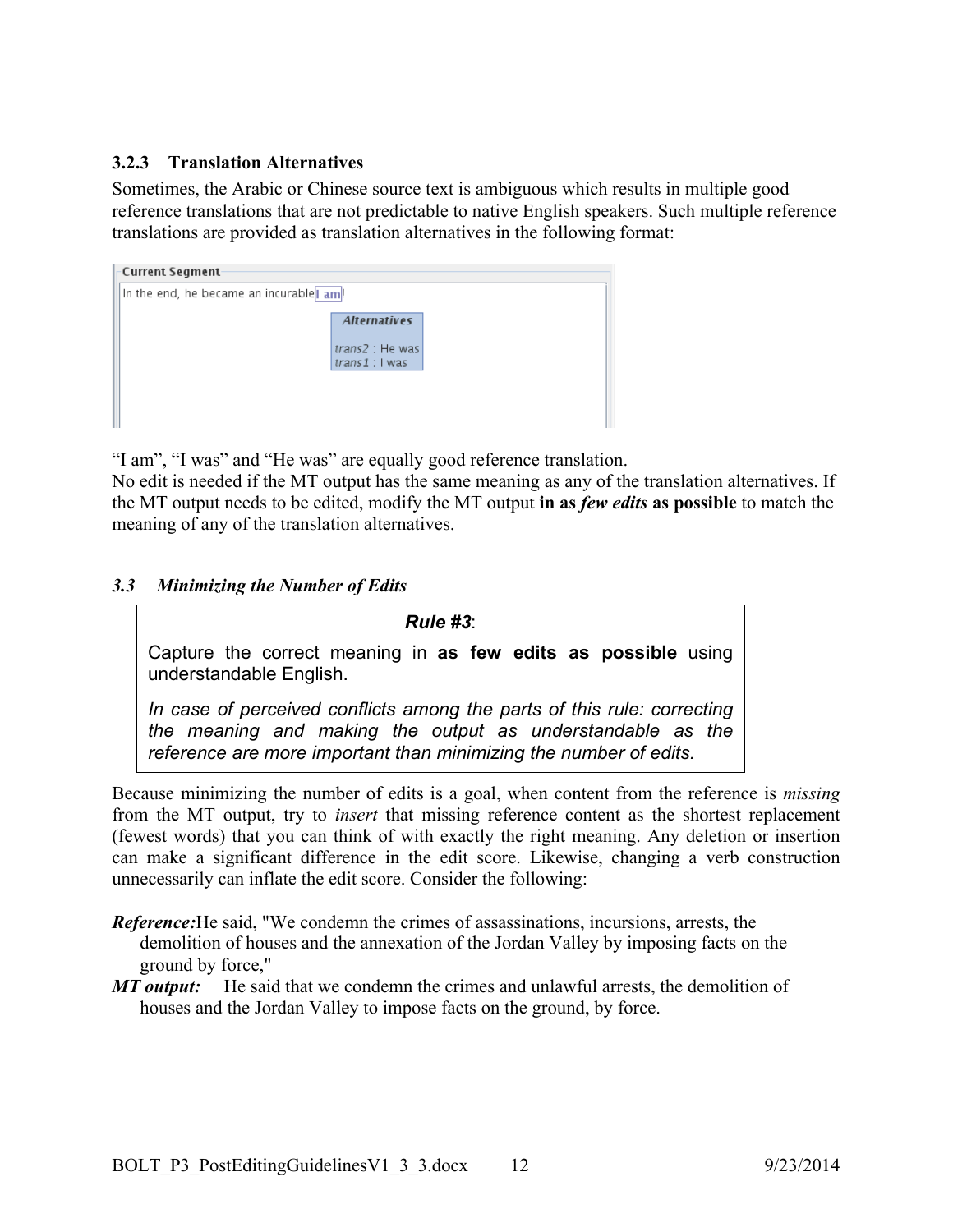- *Edited MT 1: He said that we condemn the crimes and unlawful arrests, the demolition of houses and the annexation of the Jordan Valley by imposing facts on the ground, by force.*   $(HTER = 13.158)^{1}$
- *Edited MT 2: He said that we condemn the assassination crimes and unlawful arrests, the demolition of houses and the Jordan Valley annexation to impose facts on the ground, by force. (HTER = 5.714)*

Post editors should not exercise editorial license in altering the existing MT output. Do not delete or change perfectly acceptable words/phrases/punctuation that exist in the MT output to some substitute just because *you* have a preference for something else. Keep in mind that minimizing the number of edits is a goal. One way to think about minimizing edits is that the resulting edited version should preserve (completely unmodified) as much of the original MT output as possible without compromising the other guidelines; note that modifying the form of a word (for example, changing "flyer" to "flyers" or changing "radiates" to "radiating") is no more desirable than substituting a completely different word.

Perhaps the most interesting challenge about doing your editing task is to be so clever that you find a way to fix the meaning with the minimum number of edits. This is a very important goal.

# **3.3.1 Spelling**

Do not fix spelling variants in spelling such as "the colour grey" that reflect British usage. However, editors should correct misspelled words if they appear in the MT output.

# **3.3.2 Proper Names**

Spelling variants are acceptable.

Sometimes alternate phrases will convey the same meaning as a proper name, for example: "North Korea" and "northern Korea" and "Democratic People's Republic of Korea" and "People's Democratic Republic of Korea" represent acceptable alternatives.

## **3.3.2.1 Proper names in Arabic source data**

There are many ways of transliterating names (particularly Arabic names) into English. As a rule of thumb, when the system produces a phonetic transliteration of the proper name in the reference, it is acceptable.

The following examples show acceptable alternatives of Arabic proper names:

*Reference:*Emile Lahoud *MT output:* Emil Lahud

*Reference:*Khaled Mashaal *MT output:* Khalid Mesha'al

However, editors should take note of proper names that appear to be transliterations but are in fact different names all together:

<sup>&</sup>lt;sup>1</sup> HTER stands for "Human-targeted Translation Error Rate", and is the computation of the "edit distance" between the edited MT and the original MT.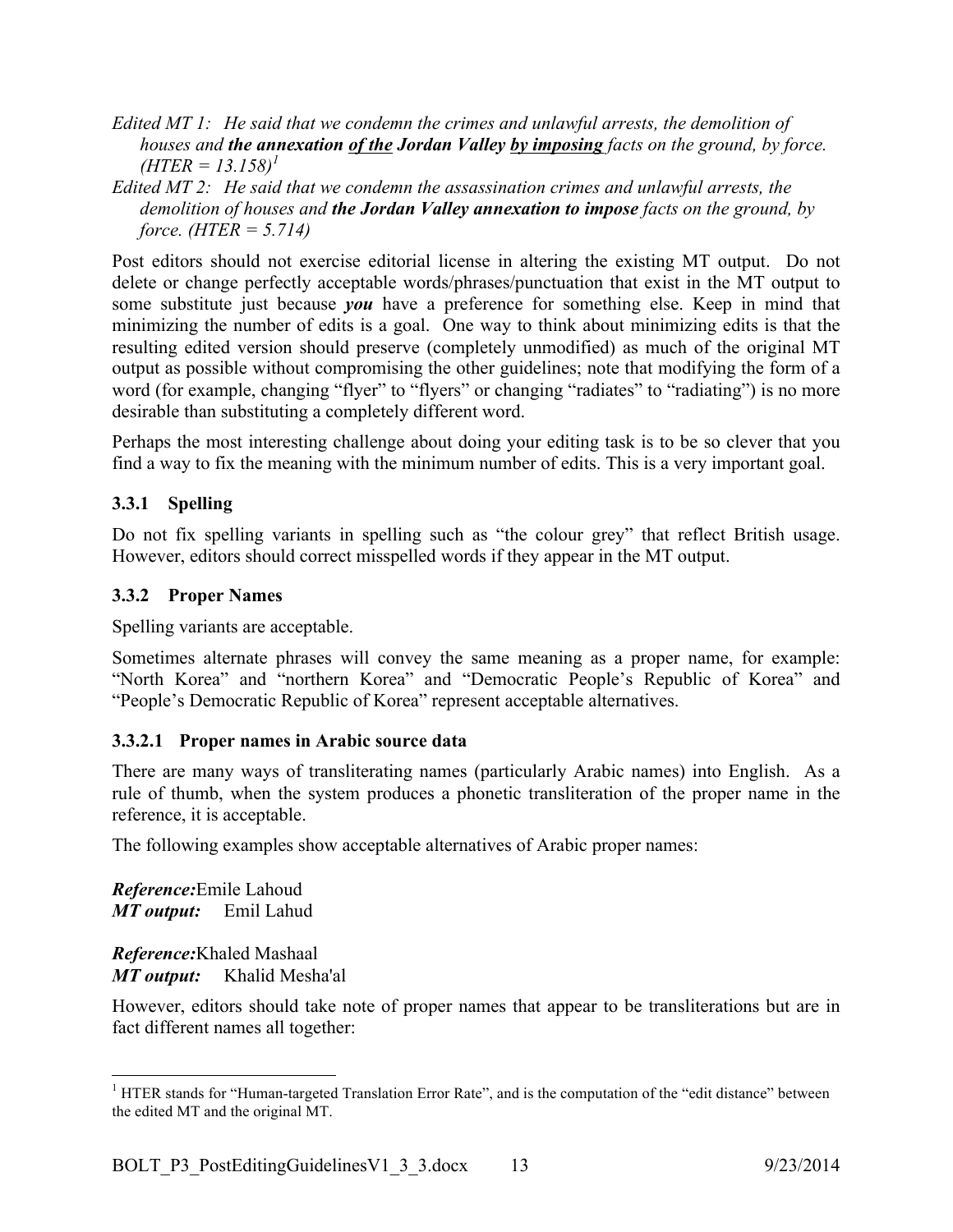*Reference:*Bassam Abdulmajid *MT output:* Bassam Abdullah Al Majid *Edited output: Bassam Abdul Majid*

*Reference:*William Brownfield, the American ambassador to Venezuela, *MT output:* William Barwanfild, American Ambassador to Venezuela, *Edited output: William Brownfield, American Ambassador to Venezuela,*

## **3.3.2.2 Proper names in Chinese source data**

Editors approach Chinese proper names differently. Names may follow the Taiwanese or the Mainland transliteration system. The gold standard reference translation may contain the Mainland rendition of a name, while the MT output contains the Taiwanese representation of the same name, or vice versa.

Because post editors are not required to be familiar with the acceptable variations for proper names in the Chinese data, these variants will be noted as alternations in the reference text, as in:

*Reference:* Nanjing / Nan-ching / Nanking *MT output:* Nanjing

Personal names may be ordered by family name or first name. Editors do not change the order of the name. For example, both of the following names are acceptable:

*Reference:* Yao Ming *MT output:* Ming Yao

## **3.3.3 Systematic Duplicates**

Phrases or expressions which are systematically repeated throughout a translated document are considered meaningful and should be present in the edited output. When the systematic repetition is missing from the MT output, editors reduce the phrase to the least possible number of edits, for example:

*Reference:* "rule number one, wipe your feet; rule number two, take off your hat; rule number three, choose a seat..."

In such cases, the editor retains the numerical markers, because they are meaningful, but he or she may reduce the phrase "rule number one" to "1", and so on.

## **3.3.3.1 Arabic salutations**

A common systematic repetition is an Arabic salutation, "peace be upon him," which is often stated after the name of a prophet, or in some cases, after the name of an imam. If this phrase is missing in the MT output, editors should insert it with the least number of edits. In this case, an acronym is an acceptable synonym for the phrase, as in this example:

*Reference:* ... and the prophet, Allah's blessing and peace be upon him *MT output:* .... the Prophet, Allah's blessing ... *Edited output: ... the Prophet, Allah's blessing and PBUH ...*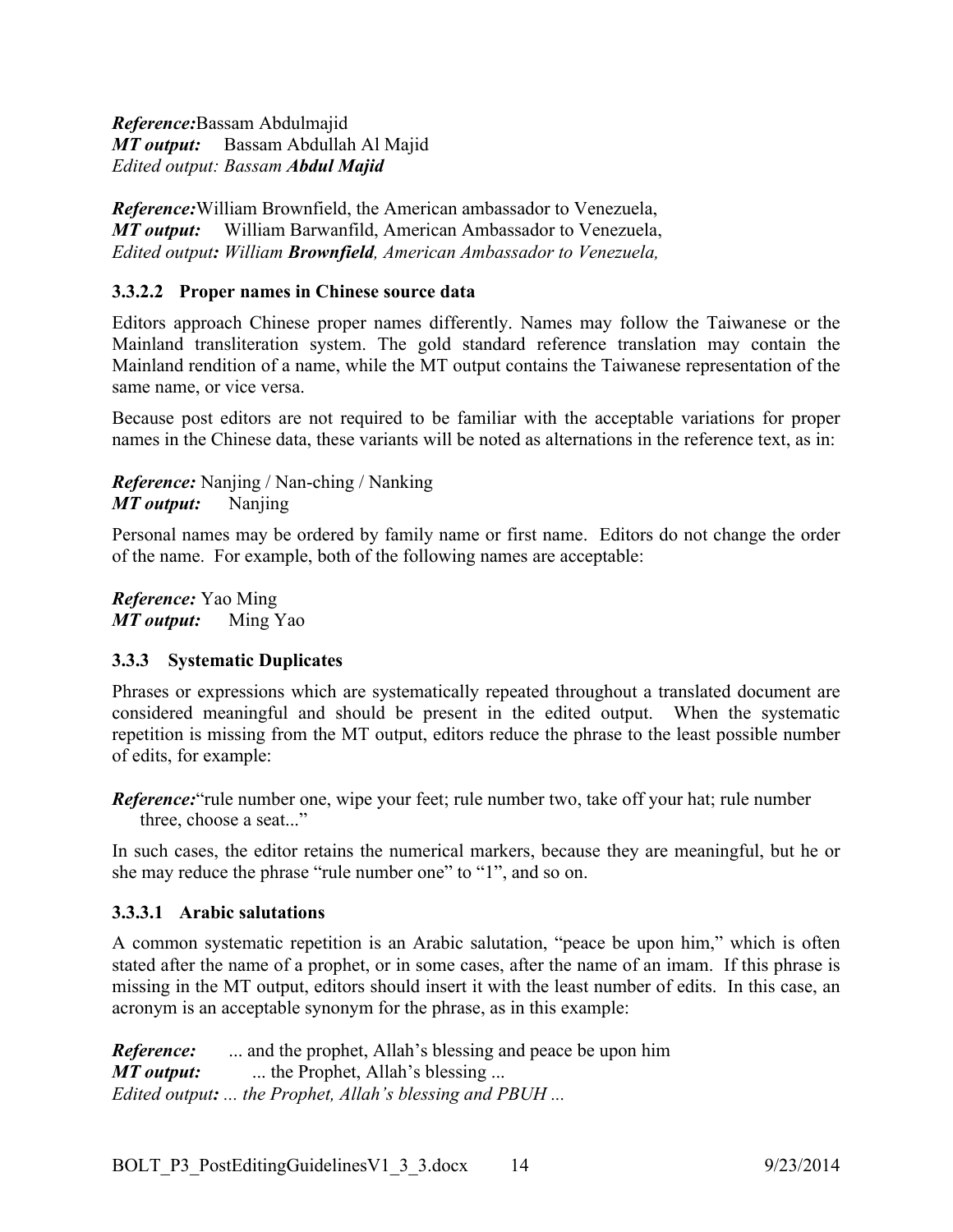## **3.3.4 Dates**

Dates must be correct. The date format in the MT output does not have to match the reference, but it must be correct and unambiguous. Dates may be represented in one of many numeral formats. For example, the following are all equivalent:

- $02/14/2006$
- $\cdot$  2-14-2006
- $2.14.06$

The European equivalent is acceptable when no confusion would arise as in 14/02/06.

Dates may be spelled out in part or in whole (abbreviations are completely acceptable). For example, the following are all equivalent:

- February  $14<sup>th</sup>$ , 2006
- Feb. 14 '06
- Feb/14/2006
- 14/Feb/2006

In the following example no editing is required:

*Reference*: The bomb exploded on 7/21/1989. *MT output*: The bomb detonated on the 21<sup>st</sup> of July, 1989.

# **3.3.5 Decimal Points**

It may be the case that a comma is used in place of the decimal point. Post editors should correct this "European" format to the American format.

## *3.4 Punctuation and Capitalization*

The BOLT program will tackle unstructured genres, so non-standard punctuation is expected to prevail. Discussion forums pose a lot of challenges in terms of punctuation as there will be a lot of unconventional punctuation or missing punctuation. For this new genre, editors should not standardize punctuation in the translation when it is missing from the reference translation. Nonstandard punctuation (dashes, ellipses, etc.) should also be preserved in the MT output if they are in the reference translation. If the punctuation in the MT output is acceptable, leave it unchanged. Questions should end with a question mark.

It is important that the edited machine translation output have proper capitalization, both for proper nouns, and for proper sentence construction.

## *Rule #4*:

Do not insert, delete, or change punctuation merely to follow traditional rules about what is "proper". Allow missing sentence ending punctuation if it is a period; but fix question marks. Allow punctuation duplication in the MT output even if the reference translation only has one punctuation mark.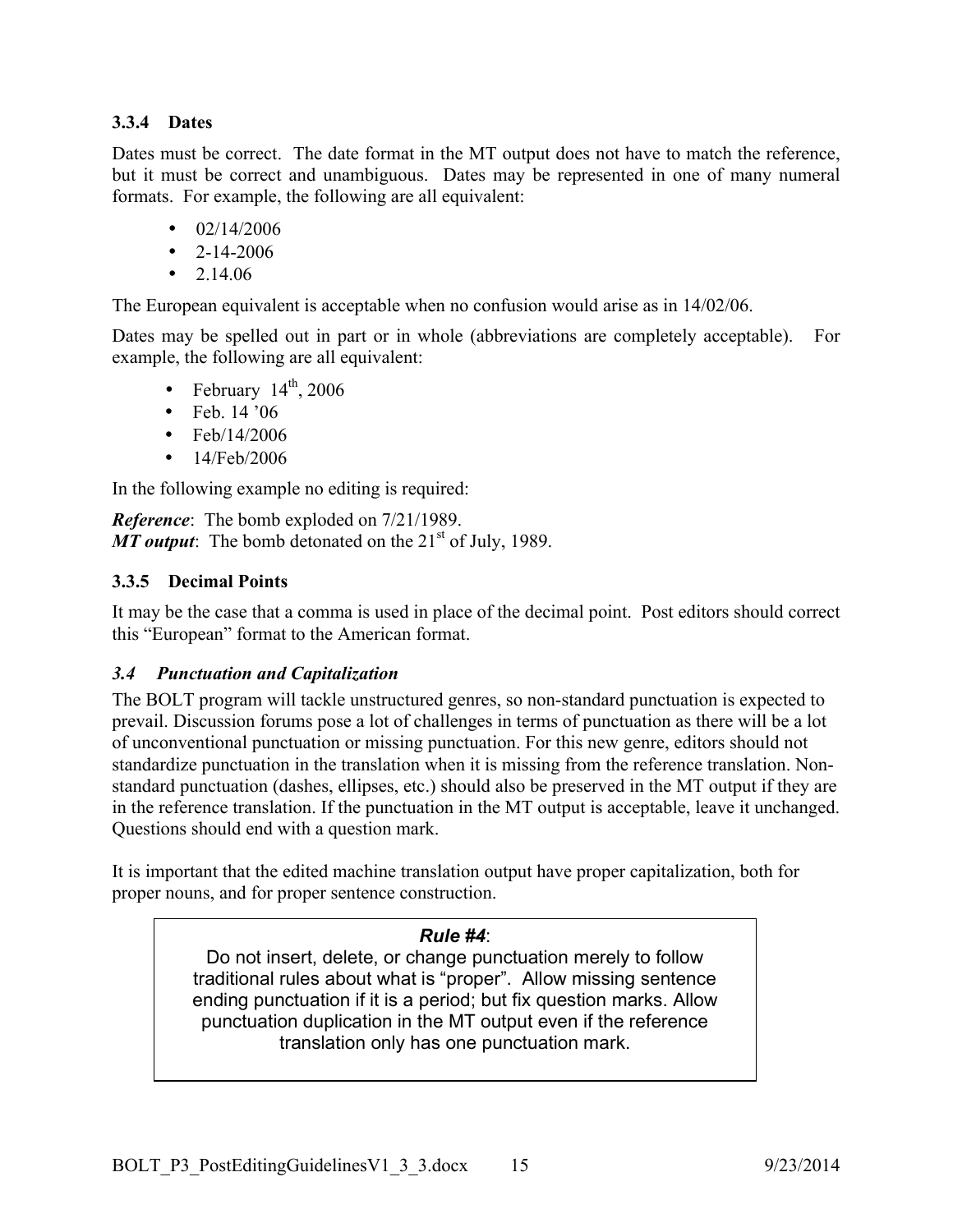#### **3.4.1 Quotation Marks**

Single and double quotation marks must be properly paired and quote the correct material. At times, capturing the meaning may make it important to distinguish direct quotes (quotes with quotation marks), and the editor should use his/her best judgment about ensuring that. Note that sometimes quotation marks span more than the segment currently being edited and may require looking ahead to see where the quote ends.

Headlines, book titles, and so forth do not require quotation marks, but if quotation marks are present they must be properly paired and must quote the correct material.

#### **3.4.2 Change/Insert/Delete Punctuation**

Do not add/delete/change sentence-internal punctuation unless it is necessary for understandability or makes a difference in the meaning. The edited version does not have to match all the semicolons, colons, dashes, ellipsis dots (...) and commas in the reference, but it must be understandable.

If the reference has a question mark at the end of a question, the MT must also have a question mark at the end of the corresponding question.

In the following example, a question mark must be inserted in the MT output:

*Reference*: How can this be? *MT output*: How can it be *Edited output:* How can it be?

If the reference does *not* have a period at the end of a sentence, do not insert or delete a period in the MT. If the reference does have a period at the end of a sentence, edit the MT to correspond.

In the following example no editing is required for either of the MT outputs:

*Reference*: This is just purely insane *MT output*: This is just purely insane. *Edited output*: This is just purely insane

In the following example a period is required:

*Reference*: This is just purely insane. *MT output*: This is just purely insane *Edited output*: This is just purely insane.

Allow punctuation duplication in the MT output even if the reference translation has only one punctuation mark. In the following example no editing is required:

*Reference*: How can this be? *MT output*: How can it be????

If the reference translation has duplicate punctuations, while the MT output has one punctuation, no editing is required, as the following example shows: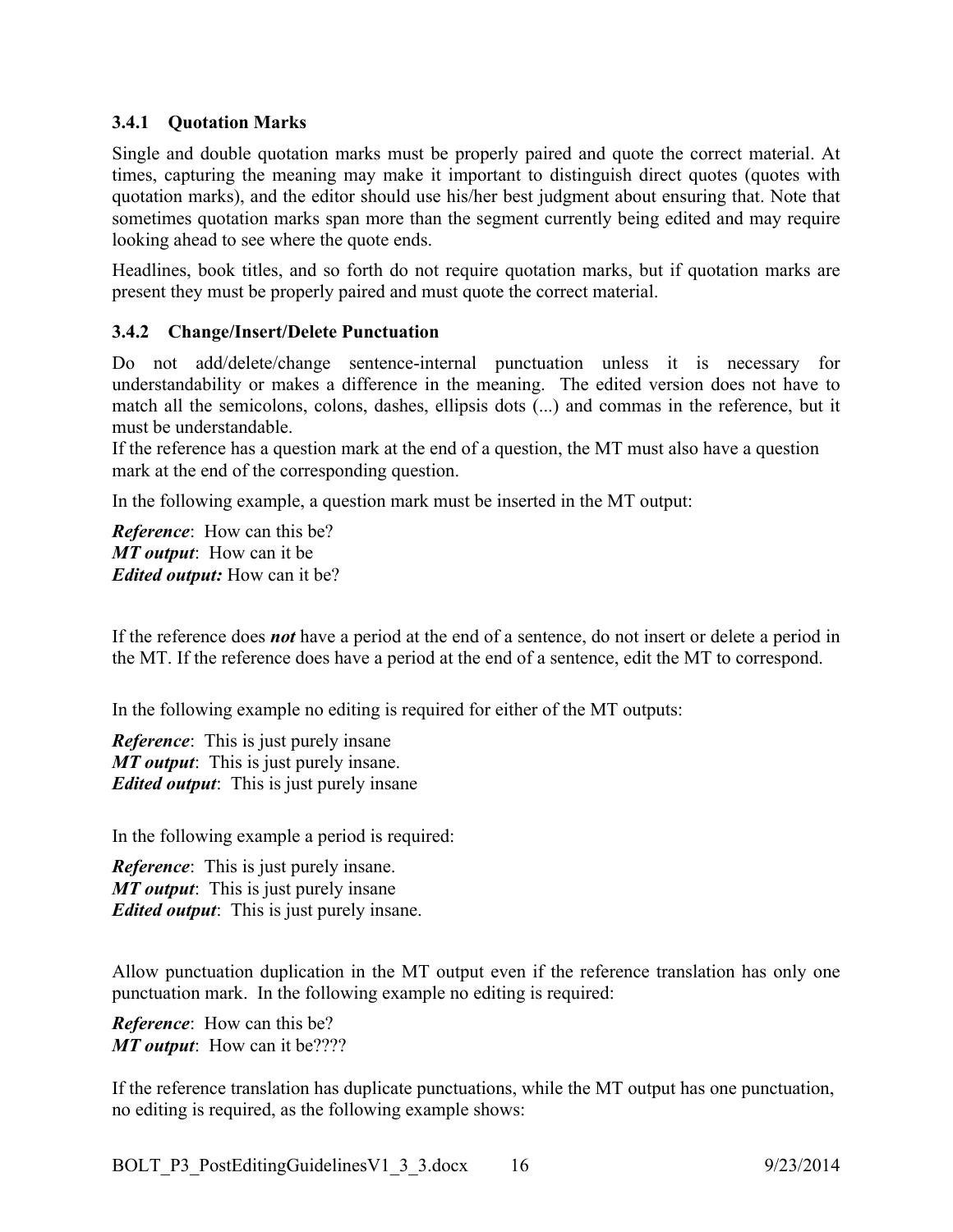*Reference*: How can this be???? *MT output*: How can it be?

## **3.4.3 Capitalization**

It is important that the edited machine translation output have proper capitalization, both for proper nouns, and for proper sentence construction. The first word of a sentence must be capitalized. When the system translation produces a lower-case word after sentence-final punctuation, editors should capitalize the word. This same rule applies to headlines, personal names, names of organizations and geo-political entities.

*MT output:* Gore's lead lawyer **boyce** expressed the view that, [...] *Edited output:*Gore's lead lawyer **Boyce** expressed the view that, [...]

At least the first letter of abbreviations and acronyms must be capitalized. The following variations are all acceptable forms of an acronym: CCTV, Cctv, C.C.T.V., C.c.t.v.

**NOTE:** When ambiguity could arise, for example when the MT output contains the word "Us" as an acronym for "United States", the acronym must be changed to a commonly accepted capitalized acronym, such as "US" or "U.S.".

Capitalization of job titles like "National Police Chief" is optional but must be consistent within a sentence. In the case of headlines, book titles, and so forth, there is no standard capitalization only make sure that the first word of them is capitalized and that proper names are capitalized.

## **3.4.3.1 Inserting words and punctuation**

When inserting new words at the beginning of a sentence or headline, capitalize the inserted word, but do not change the capitalization of the system translation. The following example treats the MT output correctly:

*MT output:* Successfully developed ......

*Edited output: Once Successfully developed ...... await order to start launch.*

Along the same lines, when inserting sentence-final punctuation marks, editors do not modify the existing capitalization in the MT output, provided the first word after the punctuation mark was already in the MT, for example:

*Reference:* We will all be very happy. Since we are a family, lacking anyone is the same as missing a lot.

*MT output:* we will be very happy, **because** we are one family, were many who missing key,

*Edited output: We will be very happy. because we are one family, lacking one is the same as missing many.*

Do not change words that are capitalized in the middle of a sentence. For example, the following is acceptable:

*MT output:* Stanley Cohen Was born in New York in 1953.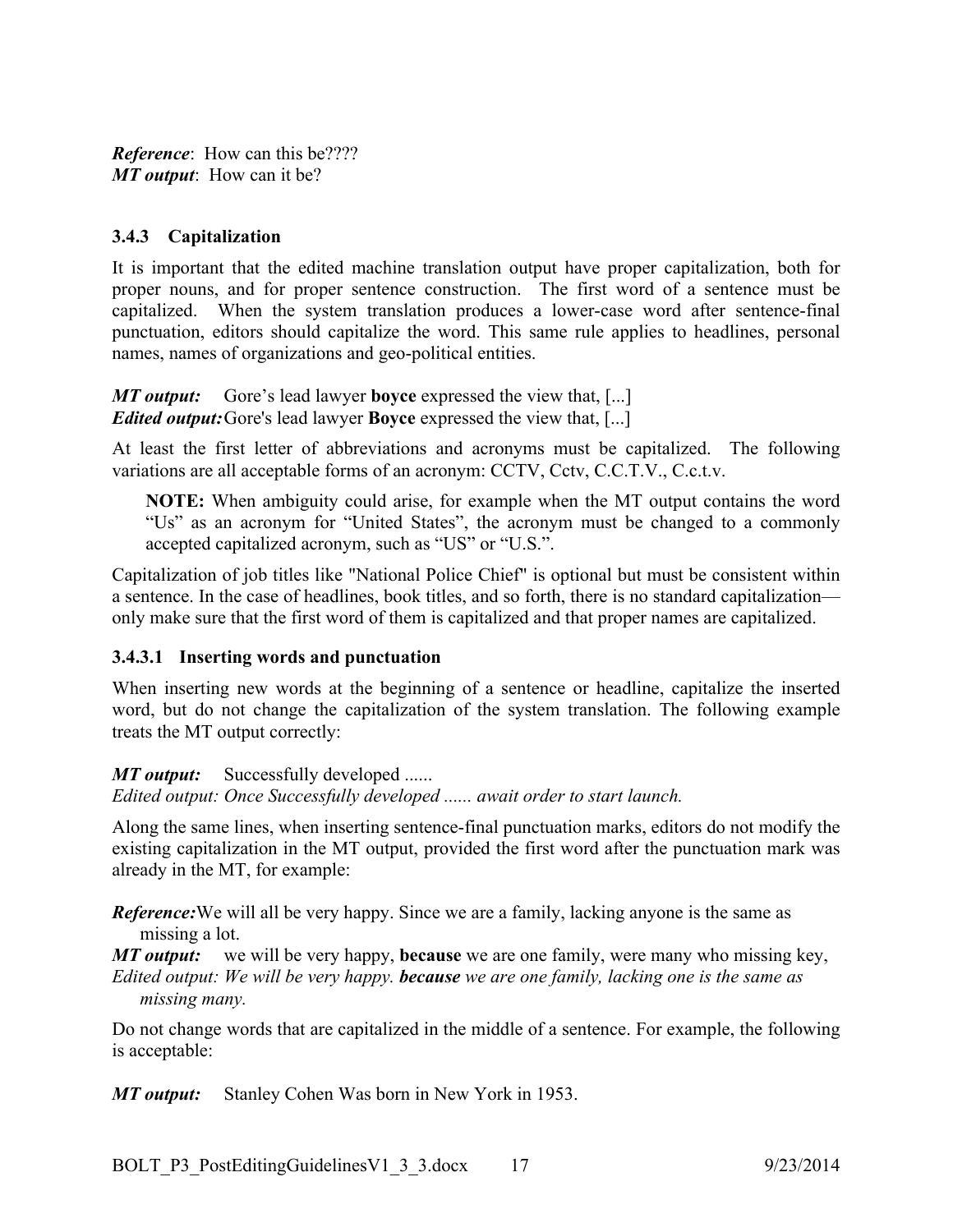## **3.4.3.2 Moving words in the MT output**

Sometimes editors will need to rearrange the order of the MT output. When a word is *moved* to the beginning of the sentence, editors do NOT capitalize that word. Additionally, editors do not change the capitalization of words that are *moved* to the middle of the sentence, for example:

*Reference:*Good evening. *MT output:* Evening good. *Edited output: good Evening.* 

#### *3.5 Odd but Understandable English*

The translation may be clearly understandable, yet odd. At times, what is odd may be the order of phrases, reflecting the structure of the foreign language in the source material. Here are some examples where the order of phrases reflects the structure of a foreign language that would normally put the topic first, when English would normally put the subject of the verb first. As long as the MT output is readily understandable (as in these examples, if you find them readily understandable), don't rearrange the phrases just to improve the fluency.

**MT**: This book I have read. **Reference**: I have read this book. **MT**: In the yard is parked a car. **Reference**: A car is parked in the yard. **MT**: Swimming, I am the best. **Reference**: I am the best at swimming. **MT**: A dog have I. **Reference**: I have a dog.

Post editors will, however, usually need to insert missing verb tenses/inflections when the MT is not reasonably fluent English, in order to capture the meaning.

## *3.6 Special markup*

## **3.6.1 Unintelligible speech (())**

"Unclear" or "unintelligible" speech marks are inserted in the reference data during the audio transcription process for Conversational Telephone Speech. When a professional human transcriber cannot confidently transcribe an utterance, whether due to audio conditions such as background noise, distortion, or overlapping speakers, he or she marks the region of uncertainty with double parentheses (()). Editors should know that the MT may be very disfluent or odd at these points in a file. These regions will be dealt with separately during the scoring process (when the translation systems are scored) because they denote places of missing or "impoverished" information. Editors do not need to copy the double parentheses (()) into the edited output. These regions should be edited as normal to the best of the editors' ability.

## **3.6.2 Partial words %pw**

Unscripted, spontaneous speech contains disfluencies such as partial words:

*Di- di- did you know about th- that?*

Partial words are carefully transcribed from the original audio recording; however, it is difficult to translate them, since the speaker's intent is not always known. Therefore, the human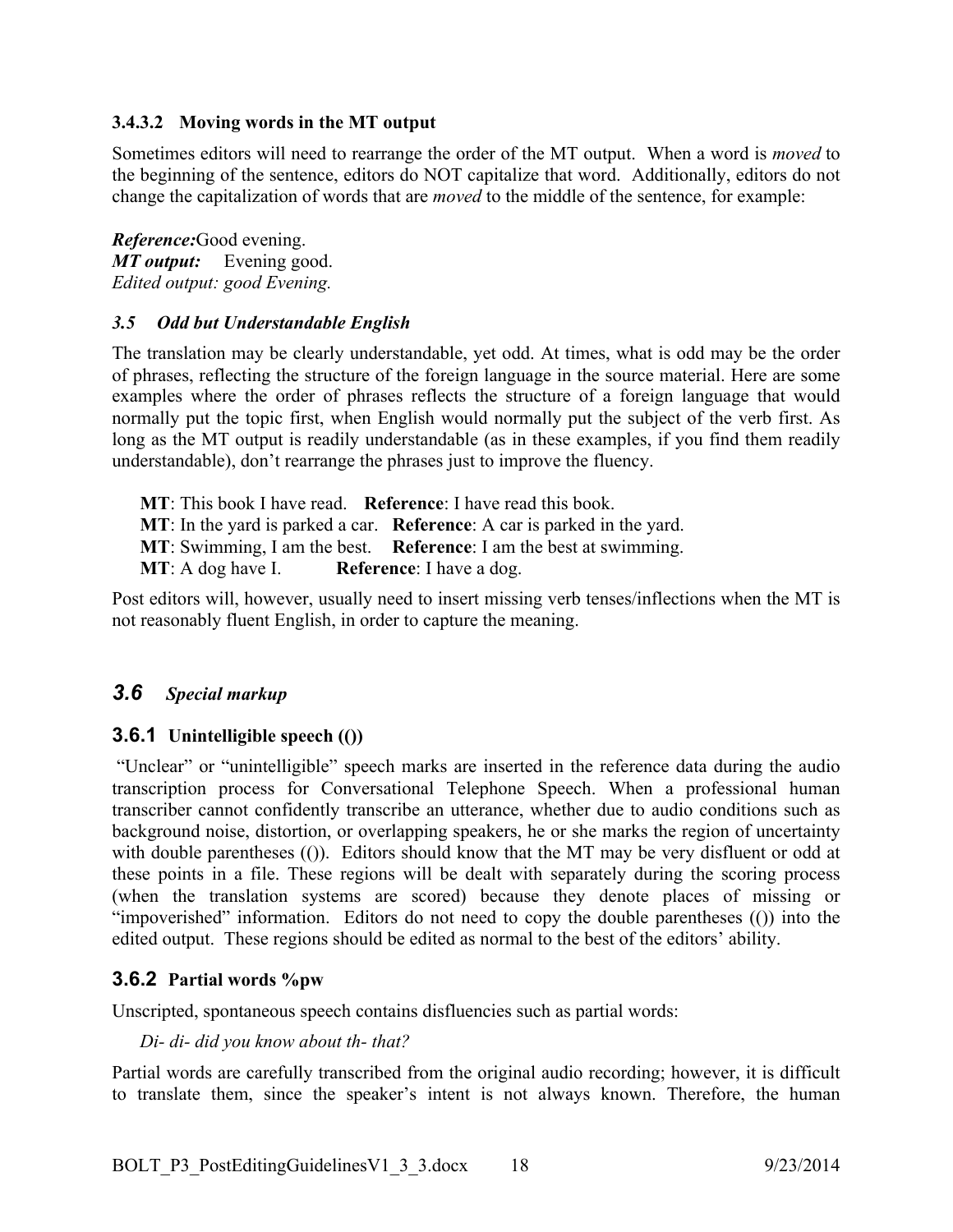translators insert %pw in place of each partial word. Editors do not treat these regions differently from any others, but recognize that the MT may contain odd or very disfluent language around partial words.

# **3.6.3 Foreign speech <foreign lang=" "> </foreign>**

This section is provided merely as explanation for the editor. Nothing in particular will be done by the editor about these occurrences. We include this explanation here in order to avoid distress should editors notice such occurrences.

At times words or phrases in a "foreign language" are spoken in a conversation (often English words or phrases). When an MT system is translating directly from speech audio, the system will have no outside information that the audio includes such foreign speech, and the system may well "misunderstand," (although the system will naturally be free to notice that some words or phrases in the audio seem to be English or an unexpected language and treat such occurrences appropriately, if it can). The reference translation will, likewise, contain nothing flagging these occurrences, and editors will, therefore, have no opportunity to treat them as anything other than ordinary text, (and scoring will likewise treat these areas as ordinary text, so that scoring will reflect whatever a system was able to do with such occurrences).

When the MT system is translating Conversational Telephone Speech from a human-generated transcription, that source language transcription will contain a special tag surrounding the foreign words. For example:

```
<foreign lang="French"> Oui merci beaucoup. </foreign>
```
No such tags will, however, appear in the reference translation, and editors will therefore edit these occurrences as ordinary text (likely with no idea that something "different" has occurred), and scoring will reflect whatever the system was able to do with such occurrences.

# **4 Completely Incoherent MT System Translations**

At times the MT system translation may appear as complete garbage. Avoid the temptation of erasing the MT system translation and copying in the reference translation; rather the post editor should try in earnest to salvage as much of the MT system translation as possible. Consider the following example:

*Reference*:The interim Iraqi government will hold its first election on January 30. The US has deployed nearly 20,000 additional troops to ensure the security of the *Iraqi* election.

*MT output*: Middle ground was found on the first day of January despite the US ability to send more aid for travel arrangements.

First DELETE: Middle ground was found on the first day of January despite the US ability to send more aid for travel arrangements.

Second INSERT: The interim Iraqi government will hold its first election on January 30. The US has sent 20,000 more troops to ensure security for the Iraqi election.

The following second example shows two approaches to the same MT system translation. Both editors strove to retain as much of the original MT output as they could.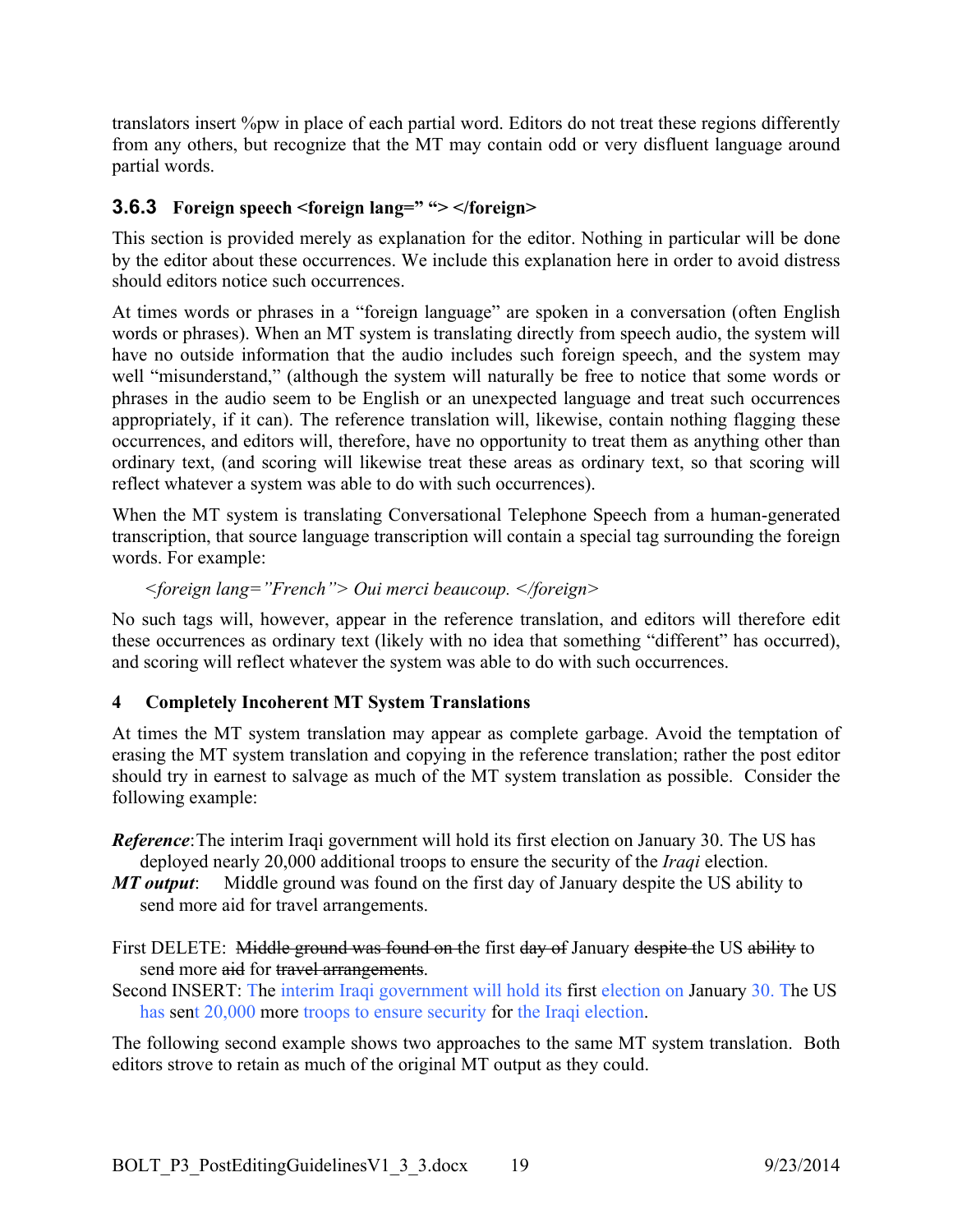- *Reference:* ...what happened is that when the building was on fire, you know that, of course, poisonous gases were released.
- *MT output:* For the celebrations exempt the CIA at a later date has not yet been resolved. Is the kind of from Abu Dhabi in Sharm el-Sheikh will take some time. The killing. Mean for the demolition of the fire, which lead to the death of Mr. Inspectors.

*Editor1, DELETE: For the celebrations exempt the CIA at a later date has not yet been resolved. Is the kind of from Abu Dhabi in Sharm el-Sheikh will take some time. The killing. Mean for the demolition of the fire, which lead to the death of Mr. Inspectors.*

- *Editor1, INSERT: When the building was on fire, you know that poisonous gases were released. (HTER - 184.6)*
- Editor2, DELETE: For the celebrations exempt the CIA at a later date has not yet been resolved. Is the kind of from Abu Dhabi in Sharm el-Sheikh will take some time. The killing. Mean for the demolition of the fire, which lead to the death of Mr. Inspectors.
- Editor2, INSERT: For you know the building was yet on fire, which led to the release of poisonous gases. (HTER - 161.5)

Both editors made a strong effort to salvage something from the original MT output, while retaining the meaning of the reference. The second editor was able to achieve this goal with fewer changes, so the second edit is preferable to the first, though it is a little more awkward than the first.